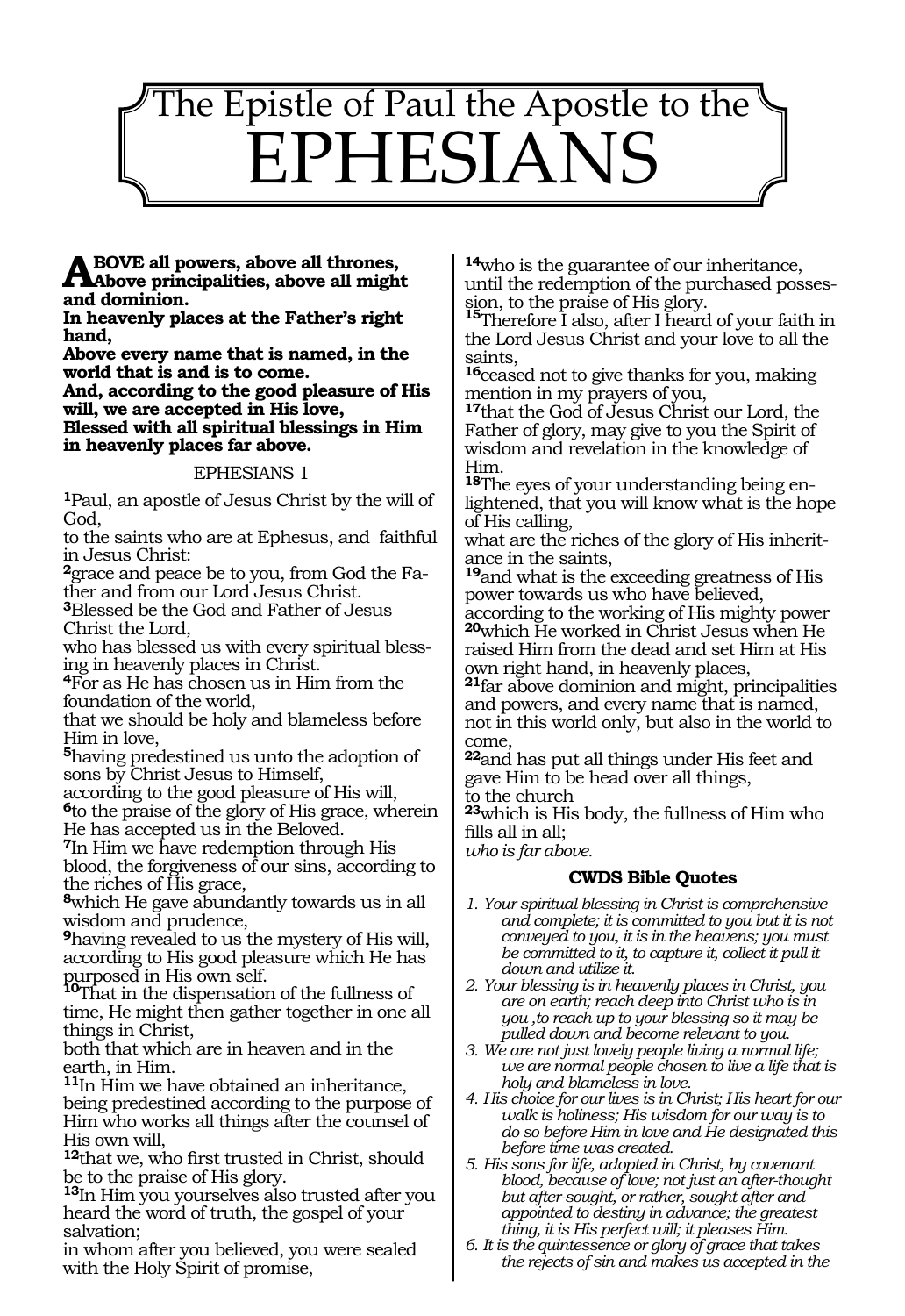*perfection He is; in Christ.*

- *7. No grace is as rich as the grace that brought forgiveness for our sins; no love is as great as the love that redeemed us by His own blood.*
- *8. Your redemption is not by chance or mistake; it is a careful prudent decision prepared and purposed and executed to the good pleasure of the all-wise God.*
- *9. His work is history; His will is a mystery; His will made known to His work is the mystery of workmanship and the mastery of relationship.*
- *10. Worlds and eternity apart and separated in life, yet we are all to be gathered together as one in Christ.*
- *11. If you understand that you are chosen in Him, redeemed in Him through His blood and you have received an inheritance in Him, wisdom says: find Him; pursue Him; remain in Him.*
- *12. The will and intent of God, counsels the heart and the excellence of God and instructs His work; our salvation is the product of the working of His will.*
- *13. Our response to the gospel by expressing faith in Christ praises the glory of God; rejecting the gospel dishonors His glory.*
- *14. This is how we know we have it and we shall have everything that is purchased by His blood and included in the promise: we have the Holy Spirit, God Himself, as a seal and a guarantee.*
- *15. The Holy Spirit seals our salvation and guarantees our inheritance in God.*
- *16. Your faith in the Lord and your love for each other will motivate the saints and inspire thanksgiving and great prayers on your behalf.*
- *17. The mastery of what you know of Christ cannot compare with the mystery of what is yet to be revealed about Him; nothing compares with the wisdom and revelation in knowing Him.*
- *18. You may have heard stories but it takes a revelation to fully understand and grasp the vastness of the hope of His calling, the richness of the glory of our inheritance in Him, and the greatness that exceeds greatness, the exceeding greatness of His power towards us.*
- *19. Where Christ was raised from, to where He is seated takes a certain kind of power; the same power that worked His glory from the dead is working our story and raising us from where we are to seat us in Him.*
- *20. Whether spirit or flesh, they may have clout but they are not in His class; Jesus is far above all; their power is powered by Him and their high position is positioned far below His; they are for a time; Jesus eternally settles time.*
- *21. We may see them or sense them, but evil principalities and powers and every name of mention cannot see Him; He is too high above them; they renounce their powers before Him; they tremble when we mention His name.*
- *22. Our leaders are gifts from Christ, but Christ is a gift from God to head the church.*
- *23. Christ fills everything, but His fullness is His body, the church; for Christ to fill with His fullness He has to fill through the church.*

#### **PRAYER POINTS**

- Thank You Father, for blessing me with all spiritual blessings in Christ; I will access and engage these blessings. Amen.
- By the power in the blood of Jesus, I will take everything that is hidden in Christ for me; I reach into the heavens and pull my blessings

to earth. Amen.

- Holy and righteous God, thank You for unlocking the potential in me to be like You, by Your Spirit in me. Amen.
- In accordance with Your divine decree, I will walk in holiness before You in love Lord Jesus. Amen.
- My Father God, Abba, help me to fully understand what it means to be called Your son and to be the subject of a completed and spiritually binding legal adoption. Amen.

**BREAKING down walls:**<br> **BA** work on us, in us and through us. **The workmanship of the Lord we are, Created to do good works in Christ Jesus. A building fitly framed, His holy temple to be.**

**We are saved by grace and not by works, A building of the Master Builder, so no man can boast;**

**A holy habitation, Christ being the chief cornerstone,**

**Breaking down walls.**

**A work in us, to work through us, to dwell in us also.**

#### EPHESIANS 2

**<sup>1</sup>**And He has now resurrected you, who were dead in trespasses and sins;

**<sup>2</sup>**in which in times past you walked according to the course of this world,

according to the prince of the power of the air, the spirit that now works in the children of disobedience.

**<sup>3</sup>**Among whom also in times past we all had our conversation,

in the lusts of our flesh, fulfilling the desires of the flesh and mind,

and were by nature the children of wrath, as others are.

**<sup>4</sup>**But God, who is rich in mercy, for His great love with which He loved us all,

 $\overline{5}$ even when we were dead in sins, has resurrected us together with Christ.

(By grace you are saved; you are saved by grace),

**<sup>6</sup>**and He has raised us up together and made us to sit together in heavenly places in Christ Jesus.

**<sup>7</sup>**That in the ages to come He might show the exceeding riches of His grace in His kindness towards us, through Jesus Christ.

**<sup>8</sup>**For by grace you are saved through faith, and that not of yourselves; it is the gift of God,

**<sup>9</sup>**not by works, lest any man should boast. **<sup>10</sup>**For we are His workmanship, created in Christ Jesus unto good works,

which God has ordained in advance that we should walk in them.

**<sup>11</sup>**Therefore, remember that you were once Gentiles in the flesh in time past, who are called "The Uncircumcision" by those

who are called "The Circumcision" made in the flesh by hands,

**<sup>12</sup>**and at that time, you were without Christ,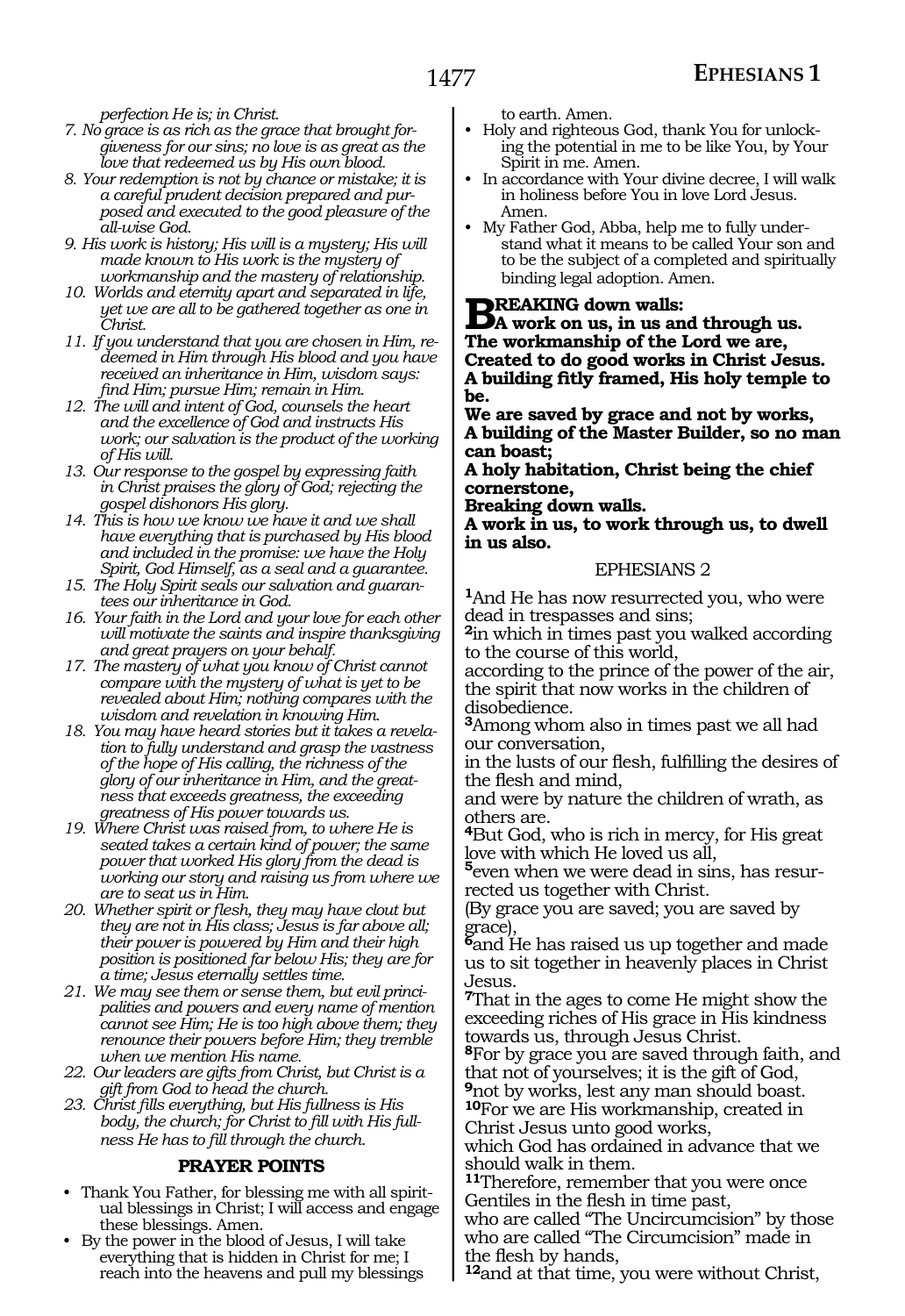aliens from the commonwealth of Israel and strangers from the covenant of promise, having no hope, without God in the world. **<sup>13</sup>**Now in Christ Jesus, you who sometimes were at a distance, are brought near by the blood of Christ the Lord.

**<sup>14</sup>**For He is our peace, who has made us both one,

and has broken down the middle wall of partition between us,

**<sup>15</sup>**having abolished in His flesh the enmity thereof,

even the Law of commandments that is con- tained in ordinance,

to create one new man, from the two, and so making peace,

**<sup>16</sup>**and that He might reconcile both unto God by the cross, in one body, slaying the enmity thereby.

**<sup>17</sup>**And He came and preached peace to you who were afar and those who were near. **<sup>18</sup>**For through Him we have access by one Spirit to the Father.

**19**Now you are therefore strangers and foreigners no more,

but fellow citizens with the saints of the household of God,

**<sup>20</sup>**and are built upon the foundation of the apostles and prophets

Jesus Christ Himself being the chief cornerstone,

**21**in whom all the building, fitly framed together, grows unto a holy temple in the Lord, **<sup>22</sup>**in whom you are also built together for a habitation of God through the Spirit.

#### **CWDS Bible Quotes**

- *1. Trespasses and sin suck the life from us; when it is alive in us we are dead; Christ gives life to us; when He is alive in us, trespasses and sin are dead and we are alive.*
- *2. The devil makes us living-dead (dead while living); Jesus makes us alive, very alive and abundantly alive; He gives us life more abundantly.*
- *3. The order of this world is for the world to walk in the ways and ordinances of the devil and to be submissive to his spirit working in them; we are in this world but not conformed to or ordered by it.*
- *4. The spirit of the devil has no depth; it is the spirit of death which is no threat to the Spirit of life in Christ that rescued us from the devil.*
- *5. We conduct ourselves in lust, fleshy desires and corrupt thoughts when we are controlled by the devil; his mission is to convey us into his judgment and to conclude us for wrath.*
- *6. We are ordinary people, exposed to no ordinary love, delivered from the mercilessness of sin by an awesome, amazing, one of a kind, extraordinary God who is rich in mercy.*
- *7. We are made alive by Christ and in Christ, but most of all together with Christ, just as He Himself came back to life from the dead.*
- *8. What we see is not who we are; where we stand is not where we are; we operate in earthly places from our seat in Christ in heavenly places.*
- *9. They see flesh, we see Jesus; we are spirits who live and operate from our place of positioning*

*high above all powers, thrones and dominion where we are seated in Christ Jesus.*

- *10. We experience His grace now, but we will understand its full extent, content, richness and glory when time gives way to eternity.*
- *11. By works you boast, but not of your salvation; this is all by grace through faith.*
- *12. We are the good work of the hand of God that He said was very good, created and perfected in Christ for good works to carry on the work of good He initiated in the earth.*
- *13. You lose your way when you lose sight of your assignment; you find your way when you find and pursue your assignment; the good work we do by faith is not a new way, it is a road long since prepared by God for us to walk in.*
- *14. The commonwealth of Israel excluded the nations, but the blood of Jesus Christ included us in the Commonwealth of heaven and concluded us for the promises of Abraham.*
- *15. We are not pieces in Christ or disjointed, He is our peace; He has broken down the middle wall of partition, and abolished the law of ordinances causing division, to reconcile us in His death, making peace.*
- *16. Justification by the performance of rituals denies and marginalizes the cross and the fact that we only have access by the one Spirit of God and by the crucified Christ.*
- *17. Our past is behind us; His presence inside us makes our present beautiful and our future glorious.*
- *18. We are not just hanging, we are belonging; our place is with the saints and the greatest of names, in the household of praise.*
- *19. We are not alone; we are of the faith founded on the apostles and prophets, built on the solid foundation of Jesus Himself, the Cornerstone.*
- *20. We are purchased with His blood, retrofitted with holiness, fitted into the building of His holy temple, founded on Christ for a dwelling place of God the Spirit.*

#### **PRAYER POINTS**

- By the Spirit of the living God in me, I am dead to trespasses and sin. I am alive in the Spirit. Amen.
- I speak to the spirit of every sinner; respond to the word of salvation and live. Amen.
- Thank You Father for redeeming me out of this world; the devil has no authority in my life; I respond to You only. Amen.
- I shall not die, but live and declare the works of the Lord; I clothe myself in the life of Christ. Amen.
- Holy Spirit, I live to You, not to please my flesh. Amen.

**There is a power working in us beyond the power of our minds.**

**Though we ask things great and mighty, His grace we cannot conceptualize.**

**Let principalities and powers know,**

**In the inner man His Spirit has strength- ened you.**

**In love you are grounded with strong roots; And for you He is able to do by the Spirit that works in you,**

**Exceedingly abundantly more, Much more than we ask Him to.**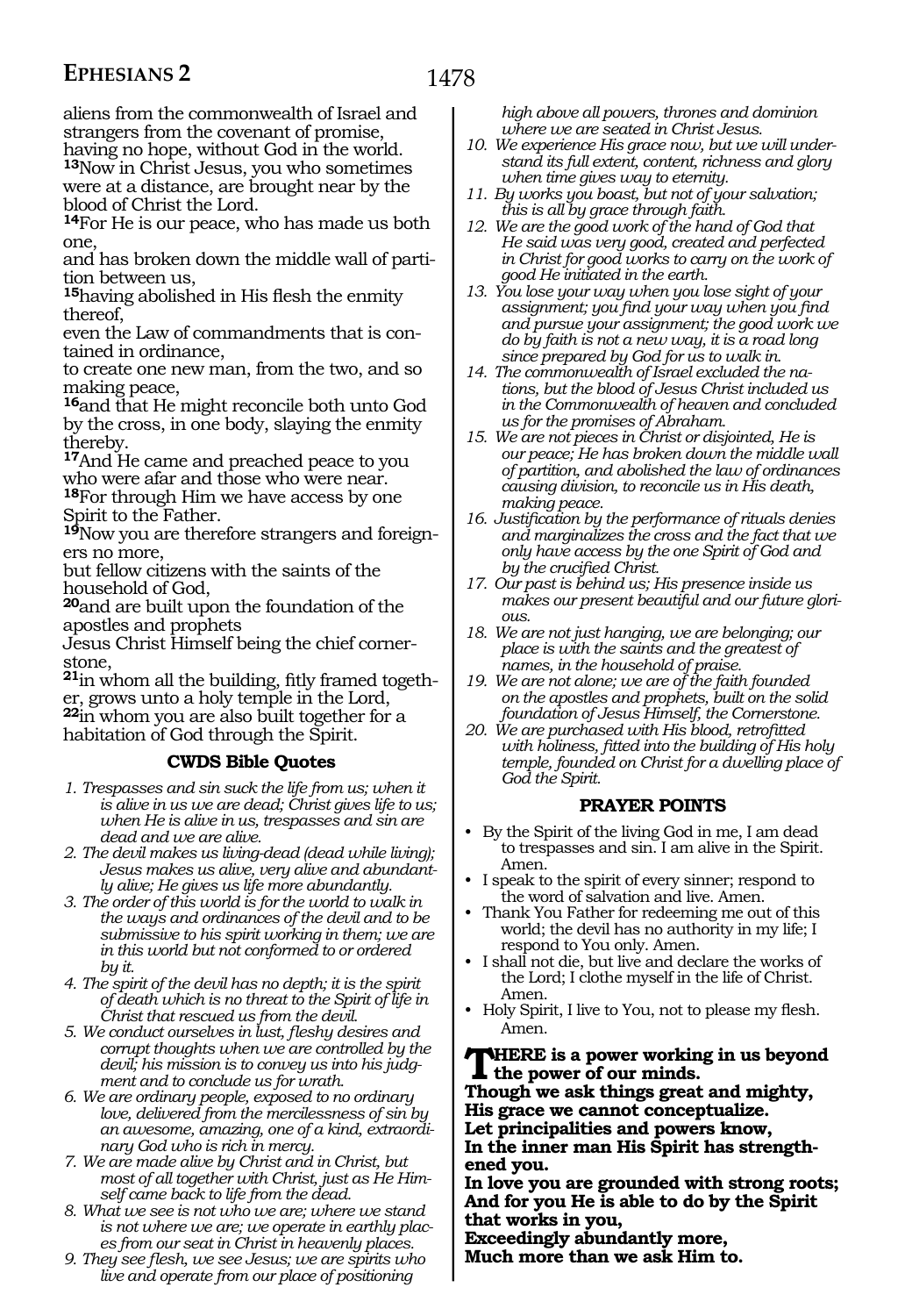**<sup>1</sup>**For this cause, I Paul, the prisoner of Jesus Christ for you Gentiles,

**<sup>2</sup>**if you have heard of the dispensation of the grace of God which is given me towards you, **<sup>3</sup>**how by revelation He has made the mystery known to me,

(as I wrote about before briefly,

**4**whereby, when you read you may understand the knowledge I have in the mystery of Christ),

**<sup>5</sup>**which in other ages was not made known to the sons of men,

and now it has been revealed to His apostles and His prophets by the Spirit of God,

**<sup>6</sup>**that the Gentiles should be fellow-heirs of the same body, and also partakers of His promise in Christ by the gospel,

**7**of which I was duly made a minister, according to the gift of God's grace given by the effective working of His power.

**<sup>8</sup>**This grace was granted to me, who is less than the least of all saints,

that among the Gentiles I should preach the unsearchable riches of Christ,

**9**and to cause all men to see what is the fellowship of the mystery which has been hidden in God, who created all things by Jesus Christ, from the beginning;

**10**to the intent that now in this age, the manifold wisdom of God might be made known by the church, to principalities and powers in heavenly places,

**<sup>11</sup>**according to the eternal purpose that He has purposed in Christ Jesus our Lord,

**<sup>12</sup>**in whom we have boldness and access by faith in Him, with confidence.

**<sup>13</sup>**Therefore I desire that you do not lose heart at my tribulation for you, which is your boast.

**<sup>14</sup>**For this cause, I bow my knees to the Father of Jesus Christ our Lord, **<sup>15</sup>**of whom the whole family in heaven and

earth is named,

**<sup>16</sup>**that He may grant you, in accordance with the riches of His glory,

that you be strengthened with might by His Spirit in the inner man,

**<sup>17</sup>**and that Christ may dwell in your hearts by faith;

and that you, being rooted and grounded in love,

**<sup>18</sup>**may be able to comprehend, with all saints, what is the breadth, the length, the depth, the height;

**<sup>19</sup>**and may know the love of Christ that passes knowledge; and that you may be filled likewise with all of the fullness of God.

**<sup>20</sup>**Now unto Him who is able to do exceedingly abundantly more than we can think or ask, according to His power that works in us, **<sup>21</sup>**be glory in the church by Christ Jesus throughout all ages,

world without end. Amen.

#### **CWDS Bible Quotes**

- *1. To be completely subjected to the will, leading and discipline of God for your world, submitting all rights to your life, your food, your time, your privileges and your person, is to be a prisoner of God to your world.*
- *2. God dispenses His grace to you through others and through you to others.*
- *3. The grace we receive may not be because of ourselves or for ourselves but because of and for others through us; if God can get it through you, He will without fail give it to you.*
- *4. What is yours in God may be history by His will, determination and declaration, but a mystery until revelation and manifestation.*
- *5. Your selection for ministry is not grief, it is a gift of grace; He knows what you are made of and so He chooses you to effectively work His power.*
- *6. Your calling into dangerous, forbidden and unchartered territories should not cause you to question His love for you but to canonize and characterize His grace towards you and His love for others.*
- *7. God sent His greatest love, Jesus, to reach His greater love, you, so together the sent and the sender can express His great love for the world.*
- *8. Your boldness and confidence is not because of the absence of persecution and trial, but because of the perfection of your faith in Him.*
- *9. The church, by spreading out and reaching out through its outreaches in the midst of persecution displays to principalities and power the multifaceted wisdom of God. It reveals to principalities how limited their thoughts and understanding are.*
- *10. God had it altogether planned from the beginning and is working it all together to the decreed end.*
- *11. It is not your strength that makes you mighty, nor your might that makes you strong, but that you are strengthened with might in the inner man.*
- *12. God's love is so expansive it cannot be measured, so deep it cannot be fully tapped, so wide it cannot be comprehended, yet so real you can root yourself in it, know it and experience His fullness through it.*
- *13. We cannot capture His ability by our thoughts, or tap His generosity by our request, yet all the power we need to access, and the grace to receive much more than we ask or even perceive is present and at work in us.*

#### **PRAYER POINTS**

- Jesus, I am a ready prisoner of Yours and the gospel for my world. Amen.
- Most Righteous God, make me a grace dispenser; bless through me. Amen.
- Loving Father, I refuse to hold on to, or restrict Your flow through me. Amen.
- I will search the word of God and seek the mind of the Spirit to know everything that is mine in God and I will pursue full manifestation, in the name of Jesus.
- My Lord Jesus, I will take Your yoke upon me; sentence me to the hard labor of love with a heart for sinners. Amen.

**Oh to be renewed in the spirit of the mind,** 

**The wind that drives the thinking, to think on Him all the time.** 

**To put off the old man and corrupt com- munications,**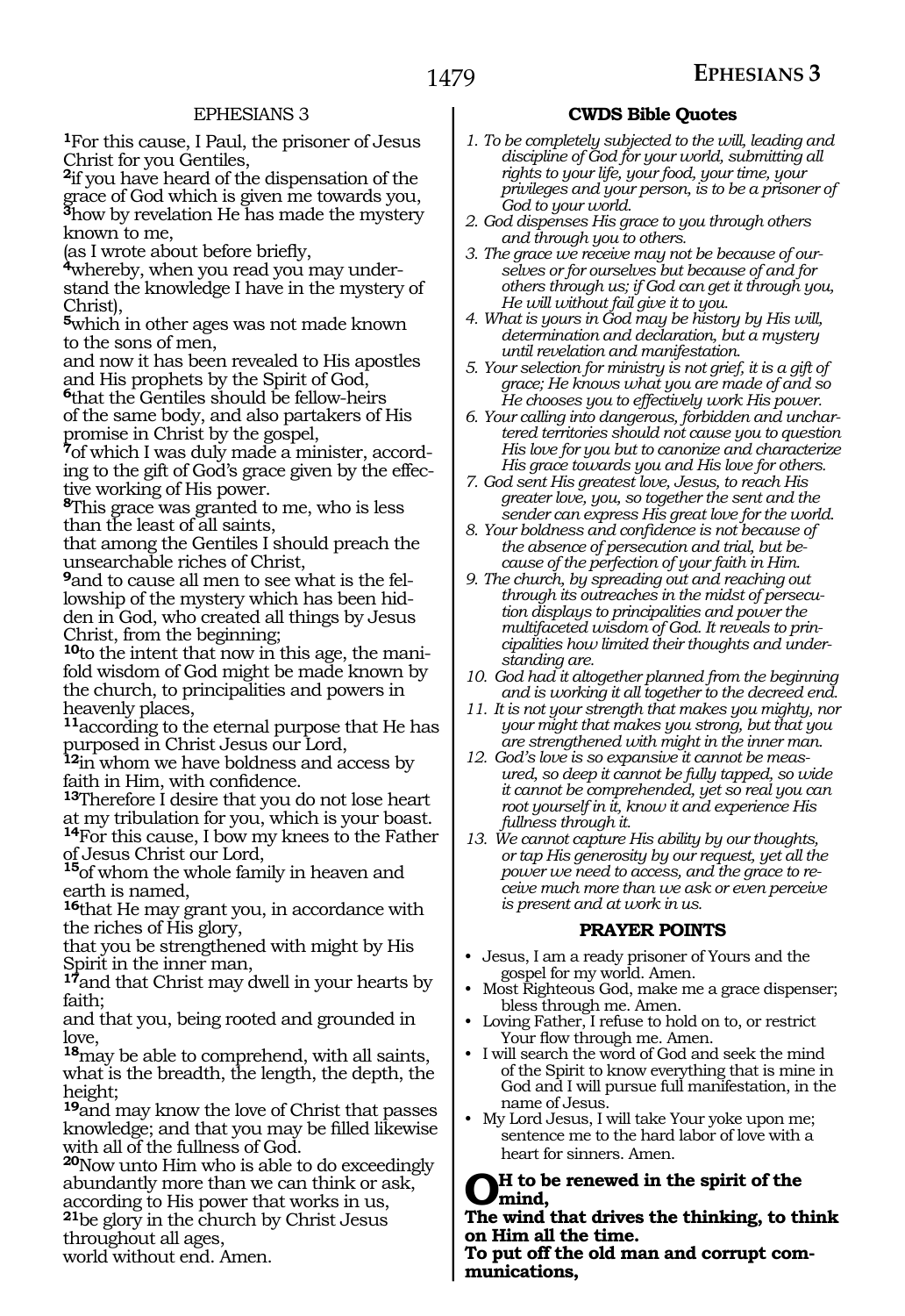1480

**And rather to be tender-hearted and kind. Oh, to keep the unity of the Spirit in the bond of peace and know** 

**He gives gifts to men for the perfecting of the church.** 

**A working body fitly joined will create natural growth.**

**There is one God and Father, who is through all and in all.** 

#### EPHESIANS 4

**<sup>1</sup>**I, therefore, the prisoner of the Lord, beseech you

that you walk worthy of the calling you have been called into,

**2**with all lowliness and meekness, with longsuffering, bearing with one another in love,

**<sup>3</sup>**endeavoring to keep the unity of the Spirit in the bond of peace.

**<sup>4</sup>**There is one body and one Spirit, just as you are called in one hope of your calling; **<sup>5</sup>**one Lord, one faith, one baptism;

**<sup>6</sup>**one God and Father of all,

who is above all, and through all, and in you all.

**<sup>7</sup>**But each of us was given grace according to the measure of the gift of Christ.

**<sup>8</sup>**Therefore He says, "When He ascended up on high, He led captivity captive, and gave gifts to men."

**9**Now that He ascended, was it not that He descended first into the lower parts of the earth? **10**He that descended is the same who ascend-

ed, far above the heavens, so that He may fill all things.

**<sup>11</sup>**And He gave some to be apostles, some evangelists, some prophets, some teachers and some pastors,

**<sup>12</sup>**for the perfecting of the saints, for the work of the ministry, for the edifying of the body of Christ,

**<sup>13</sup>**until we all come to the unity of the faith, and of the knowledge of the Son of God, to a perfect man, to the measure of the stature of the fullness of Christ.

**<sup>14</sup>**That from now, we are no more children, tossed to and fro,

and carried with every wind of doctrine by the design of man,

and cunning craftiness, whereby they lie in wait to deceive,

**<sup>15</sup>**but speaking the truth in love, we may grow up in all things,

into Him who is the head, even Christ,

**<sup>16</sup>**from whom the whole body joined and knit by what every joint supplies to it, according to the effective working in the measure of every part,

causes the body to increase unto the edifying of itself in love.

**<sup>17</sup>**This I say, therefore, and testify in the Lord, that you do not walk as other Gentiles walk, in the vanity of their minds,

**<sup>18</sup>**having their understanding darkened, and

being alienated from the life of God through the ignorance that exists in them because of the blindness of their hearts;

**<sup>19</sup>**who being past feeling themselves, have separated themselves to lasciviousness, to do all uncleanness with greediness.

**<sup>20</sup>**But you have not learnt Christ after this manner,

**<sup>21</sup>**if indeed you have heard Him and have been taught by Him.

As the truth is in Christ Jesus,

**<sup>22</sup>**put off concerning former conduct, the for- mer person, which is corrupt according to the

deceitful lusts, **<sup>23</sup>**and be renewed in the spirit of your mind, **24**and that you put on the new man, which is <sup>24</sup> and that you put on the new man, which is<br>created after God in righteousness and true holiness.

**<sup>25</sup>**Therefore, putting lies away, let every man speak the truth to his neighbor, for we are members of each other.

**<sup>26</sup>**Be angry yet do not sin; do not let the sun go down on your wrath,<br>**President** private to the devil.

**28**Let him who stole, steal no more, but rather let him labor with his hands,

working the thing that is good, that he may have to give to those in need.

**<sup>29</sup>**Let no corrupt communication come out of your mouth, but that which is good to edifying, that it may minister grace to the hearers. **<sup>30</sup>**And do not grieve the Holy Spirit of God, whereby you are sealed until the day of redemption.

**<sup>31</sup>**Let all bitterness, wrath, clamor and evil speaking be put away from you, with all malice,

**<sup>32</sup>**and be kind to each other, tender-hearted, forgiving each other even as God has forgiven you, for Christ the Lord's sake.

#### **CWDS Bible Quotes**

- *1. You were called when you lived unworthy, in pride and in arrogance, but you are commissioned to walk worthy of your call in humility, patience and love.*
- *2. His Spirit is one; His one Spirit in many binds the many together united as the Spirit in them by the adhesive called peace.*
- *3. Nothing as divided as the church, or as united as the God they serve; it is denominated and divided in the one gospel yet with a united hope in the one God.*
- *4. We may see ourselves as 'the one', or we may see us all as one; all under one Lord, subject to one faith, going to one heaven, serving one God and Father, who is working in us all, not just in us ones only.*
- *5. We are many in the faith but individually measured gifts by grace; we all have the same one Spirit but not the same gift.*
- *6. We are no longer captives to captivity, but captivity was taken captive to set us free.*
- *7. Jesus descended deep so He could ascend high; far above all powers and contention and fill all things.*
- *8. The five-fold ministry is given but should not be*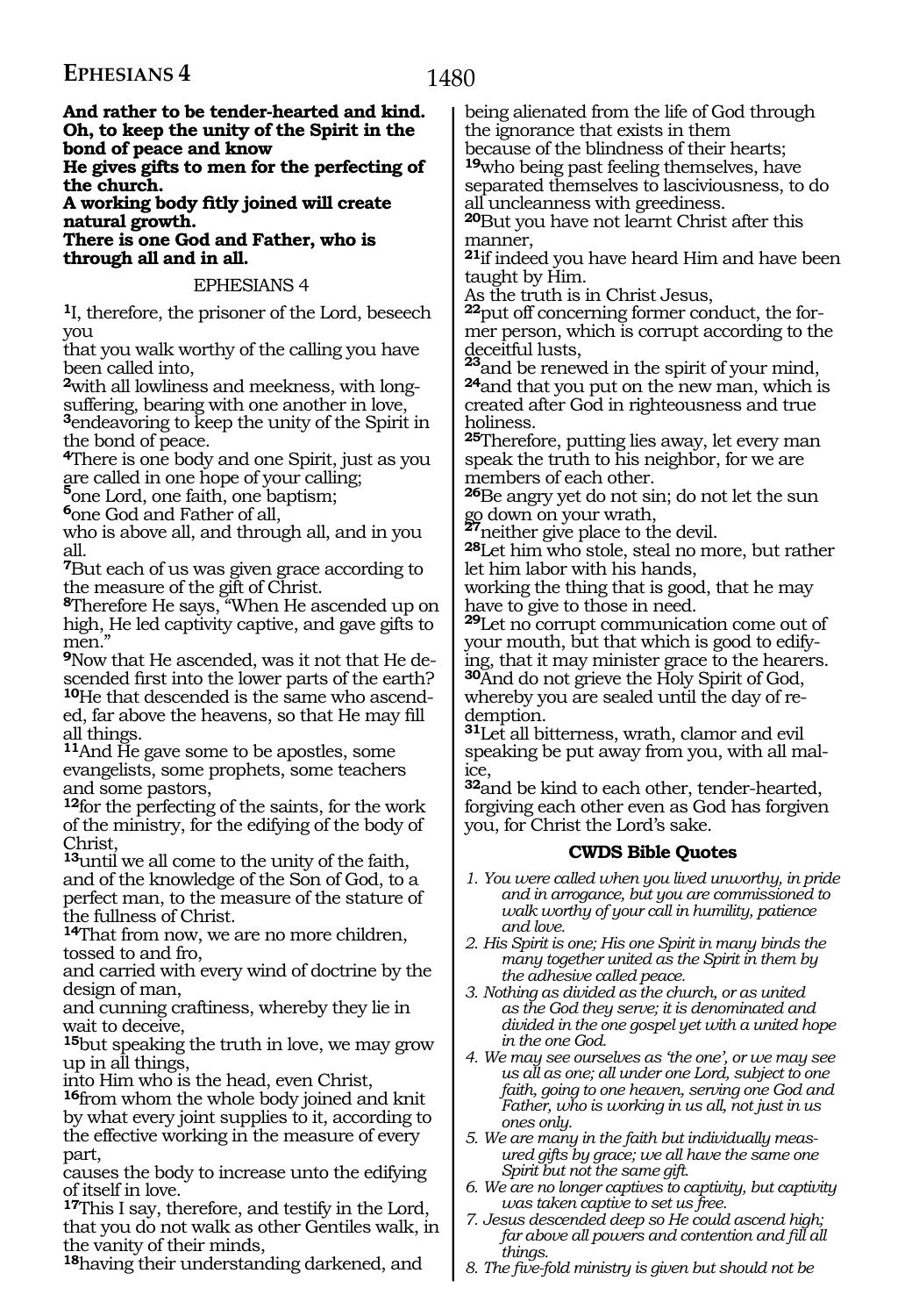*taken for granted; it is a gift to the Church.*

- *9. The ministry gifts are for equipping and edifying, while God perfects us in the knowledge of His Son and in singleness of faith.*
- *10. Even if the status of the most accomplished believer is big, his stature is relatively small; a perfect man is just a measure of the statue of the fullness of Christ.*
- *11. The best of man is in the blessed of Christ; a perfect man has only attained to a measure of His full stature.*
- *12. Immaturity in faith that causes instability and vulnerability is due to deviant and devious doctrines.*
- *13. The truth must be spoken even if it hurts; love breaks but must never be broken; the content must never override or cloud the intent of love, healing and restoration.*
- *14. The body is a composite of knitted parts interactively joined together and unrepentantly supplying the needs of each other.*
- *15. The body grows when every member is effectively functioning; it is edified when this is done in love and not in compulsion.*
- *16. When growth in the body is inspired by love, the body will grow in size, in purpose, in joyful satisfaction, and in God.*
- *17. Jesus changed our heart, to change our thoughts, to change our walk, to change us from the old person to a brand new creation who must maintain a steadfast and unchangeable heart.*
- *18. The new creature does not necessitate the removal of the old mind but the renewal of the spirit of the mind that drives the thoughts, from carnality to holiness and righteousness.*
- *19. The power has changed, but your part remains; the old person and its conduct has no power over you, but you must exercise your power and put it off; the new person of righteousness is calling you but not compelling you; you must put it on daily.*
- *20. You speak to them, you speak to you; do not fool yourself that by lying you are fooling anyone else but you.*
- *21. Anger is not sin but it can lead to sin if it is entertained; put your wrath to bed before you go; do not let the sun go down on it; let it sleep permanently, never let it rise with you.*
- *22. Yesterday's offense should not direct, divert or divide your beautiful today.*
- *23. Set your heart on generosity and it will greatly crush stinginess, lack, laziness and dishonesty in your life.*
- *24. Your speech is your reach; your conduct should convey the grace of Christ for everyone watching to see Jesus in you.*
- *25. The Holy Spirit in you is a silent participant to every conversation and a salient yet dormant partner to your every action unless invited; live in reverential fear not to offend Him.*
- *26. Giving to, and forgiving each other with tenderness of heart, is the best way to receive the forgiving, tender-loving and generous heart of God towards us daily.*

#### **PRAYER POINTS**

- Holy Spirit, help me to walk worthy of this grace I am called into. Amen.
- Heavenly Father, I pray for the unity of the body of Christ; make us one in You as Jesus our Lord is. Amen.
- Thank You Jesus, for the various spiritual gifts in

the church; may believers mature to responsibly engage these gifts. Amen.

- Jesus our King and Lord; we are held captive by your captivating work on the cross where you demolished captivity on our behalf; we value this freedom. Amen.
- Righteous Lord, we celebrate all our ministers; we thank You for giving them to us to establish, strengthen and encourage our faith. Amen.

# **He loved her, how He loved her! He loved His bride so. So much that He died to save her and was abused so she could glow.**

**He washed her with water by the word, So that being glorious she would shine. Yes, it is the love of Christ for His church. Men: so ought you to love your wives.**

#### EPHESIANS 5

**<sup>1</sup>**Be followers of God as dear children. **<sup>2</sup>**Walk in love, as Christ loved us so, and has given Himself for us, an offering

and sacrifice to God, as a sweet-smelling aroma.

**3**But fornication and all uncleanness or covetousness,

let it not be once named among you, as becoming of the saints.

**<sup>4</sup>**Neither filthiness nor foolish talking, nor jesting not appropriate, but rather giving of thanks.

**<sup>5</sup>**For this you know, that no fornicator, nor unclean person, nor covetous man, who is an idolater,

has any inheritance in the kingdom of Christ and of God.

**<sup>6</sup>**Let no man deceive you with vain words, for because of these things the wrath of God comes upon the children of disobedience in this world.

**<sup>7</sup>**Do not be partakers with them therefore. **<sup>8</sup>**You were once in darkness, but now you are the children of light in the Lord; walk then as children of light,

**9(**for the fruit of the Spirit is in all goodness, all righteousness and all truth),<br>10 proving what is acceptable

**<sup>10</sup>**proving what is acceptable to the Lord. **<sup>11</sup>**And have no fellowship with the unfruitful works of darkness, but rather expose them. **<sup>12</sup>**For it is a shame to begin speaking

of the things they do in secret.

**<sup>13</sup>**But all things that are exposed are made manifest in the light,

for it is the light that makes all things known. **<sup>14</sup>**Therefore He says, "Awake, you who sleep;

arise from the dead, and Christ will give you light."

**<sup>15</sup>**See that you walk circumspectly, not as

fools, but as wise,<br><sup>16</sup>redeeming the time, for the days are evil. **17**Therefore do not be unwise, but understand what the will of the Lord is,

**<sup>18</sup>**and do not be drunken with wine that is in excess;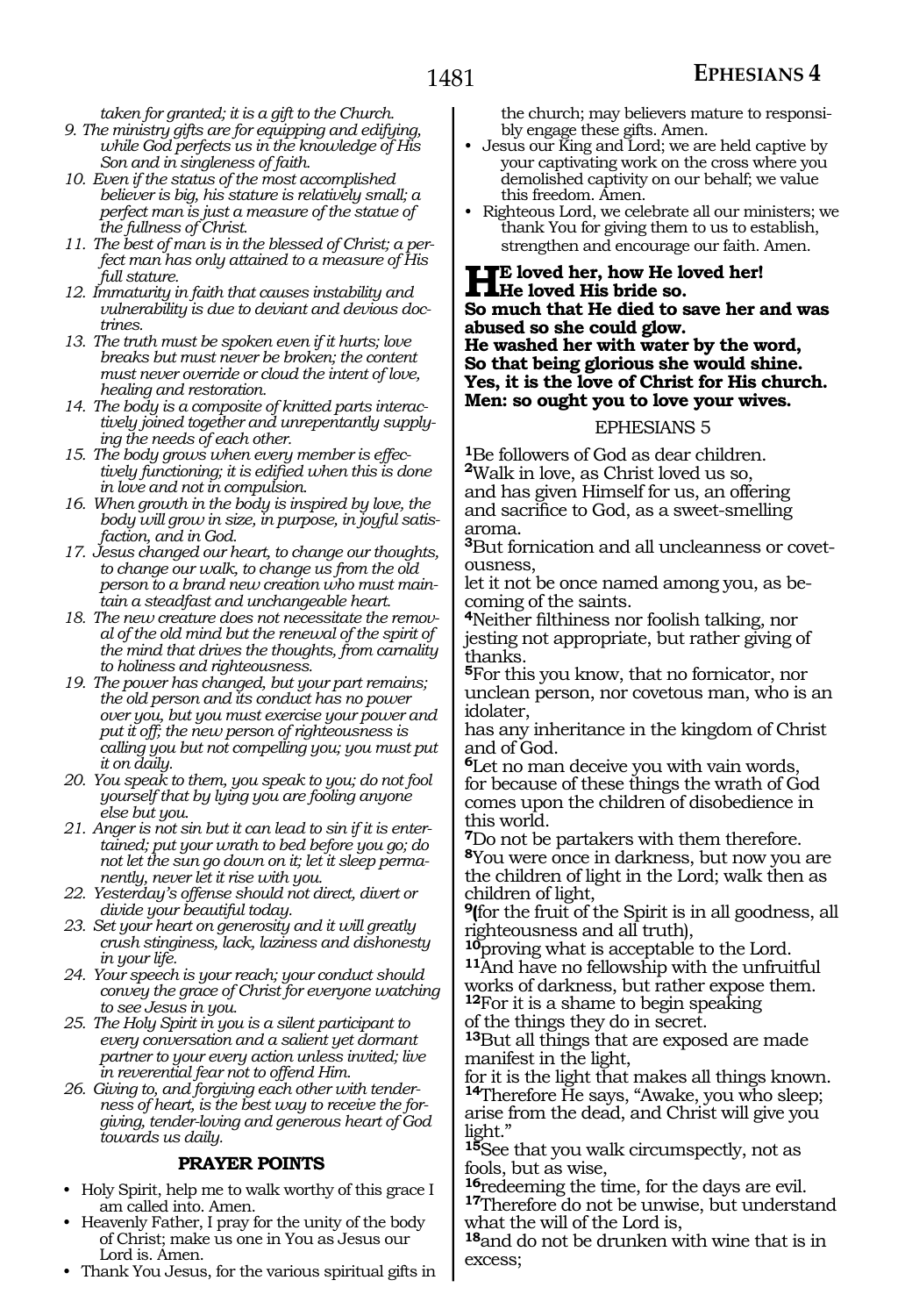1482

but be filled with the Spirit.

**<sup>19</sup>**Speaking to yourselves in psalms and hymns and spiritual songs,

singing and making melody in your hearts to the Lord.

**<sup>20</sup>**Giving thanks to God the Father for all things always in the name of our Lord Jesus Christ.

**<sup>21</sup>**Submitting yourselves to each other in the fear of God.

**22**Wives, submit yourselves to your own husbands as to the Lord Himself,

**<sup>23</sup>**for the husband is the head of the wife, even as Christ is the head of the church, and is the savior of the body.

**<sup>24</sup>**And as the church is subject to Christ, so let the wives be to their own husbands in everything.

**<sup>25</sup>**And husbands, love your wives as Christ so loved the church and gave Himself for it,

**<sup>26</sup>**that He might sanctify and make it clean with the washing of water by the word. **<sup>27</sup>**That He might present it to Himself

a glorious church, not having spot, nor wrinkle nor any such thing,

that it should be holy and without blemish, **<sup>28</sup>**so ought men to love their wives as their very own body.

He who loves his wife loves himself.

**<sup>29</sup>**For no man ever hates his own flesh, but rather nourishes it and cherishes it, as the Lord, the church.

**<sup>30</sup>**For we are members of His body, His flesh and His bones.

**<sup>31</sup>**For this cause a man shall leave his father and mother and be joined to his wife and the two shall be one flesh.

**<sup>32</sup>**This is a great mystery, but I speak concern- ing Christ and the church.

**<sup>33</sup>**Nevertheless let every one of you in particu- lar, so love his wife as his own self.

And let the wife ensure that she respects her own husband likewise.

#### **CWDS Bible Quotes**

- *1. Close relationship cultivates captive conduct: children respond to and obey their father; dear children imitate their father; we endear ourselves to God by imitating Him as dear children.*
- *2. To walk in Christ is to walk in love and to walk in the readiness to sacrifice for each other.*
- *3. You bear the responsibility for, and the shame of everything bad that is named among you; fit out what does not fit in so you may fitly follow Christ.*
- *4. To love what another person has more than your love for the person is to covet, which is idolatry. Love wants the person to have; covetousness wants what they have.*
- *5. No matter how enticing their words are, it is empty if it empties you of your portion in the kingdom of God and extracts the righteousness of God from you.*
- *6. Follow fornication, filthiness or any fleshy act and you fail the kingdom and inflame the wrath of God.*
- *7. It is not a light thing to have fellowship with the works of darkness when you were changed from being darkness to light in the Lord; do the right thing and let the light in you expose every unfruitful work of darkness.*
- *8. Your best-kept secrets are open secrets; they may be secrets to others, but open to the light of God and open to His wrath and judgment. It is best to walk in active and open fear of the Lord than to have secrets of darkness.*
- *9. You may not have control over the state of the times but you have full control over your use of time; be wise and circumspect in your walk.*
- *10. In the battle for souls let urgency drive your time into redemptive mode; lost time can never be recovered but can be redeemed.*
- *11. It should be your pleasure to understand and to know what pleases God and to give them priority over what pleases you.*
- *12. To be drunk with spirits is delusion and a diversion, to be drunk in the Spirit is focus and direction.*
- *13. You break melancholy by making melodies to the Lord; you build your spirit by scripture meditation and by singing psalms and spiritual songs.*
- *14. Submitting to each other is not being subverted; it is walking in love and in the fear of God.*
- *15. Any organization with two heads is a monster. A leader does not need to exert to assert; it is best to lead with the heart and not just with the head.*
- *16. Submitting to Christ subjects us to trusted love, even so, the submission of a wife should be met by love that is committed, consistent and trustworthy.*
- *17. Consistent love commits you to keep your spouse covered in prayer and cleansed by the word; love does not mean that they will always be right and clean, but they will always be covered and cleansed.*
- *18. Christ loved an imperfect church to perfection so He could present her to Himself perfect and without blemish; even so a man is to love his imperfect wife so he can present her to himself perfect in his eyes.*
- *19. You love your wife as yourself and you will find nothing that makes her discardable or divorcable; nothing irredeemable and no fault that is not worth the patience, effort and exhaustion.*
- *20. Love gives itself, for love does not count itself above the object of its love. The love of Christ for the church is unquestionable and so should be the love of a man for his wife.*
- *21. Love and respect never defeats, destroys, debates, divides, dishonors, disrespects, contradicts or writes itself off. To love your spouse as yourself may seem mammoth but it is manageable.*

#### **PRAYER POINTS**

- My Father my God, I will imitate You in this earth; thank You for Your DNA in me to empower me to be effective. Amen.
- Jesus my King, pave my path with love for others as I walk after You and in You. Amen.
- I refuse to turn a blind eye to the evil around me and in my midst;  $\tilde{I}$  passionately hate evil. Amen.
- Let the blood of my Lord Jesus Christ wash my heart of covetousness and every semblance of idolatry. Amen.
- Holy Spirit, shield me from the devastation of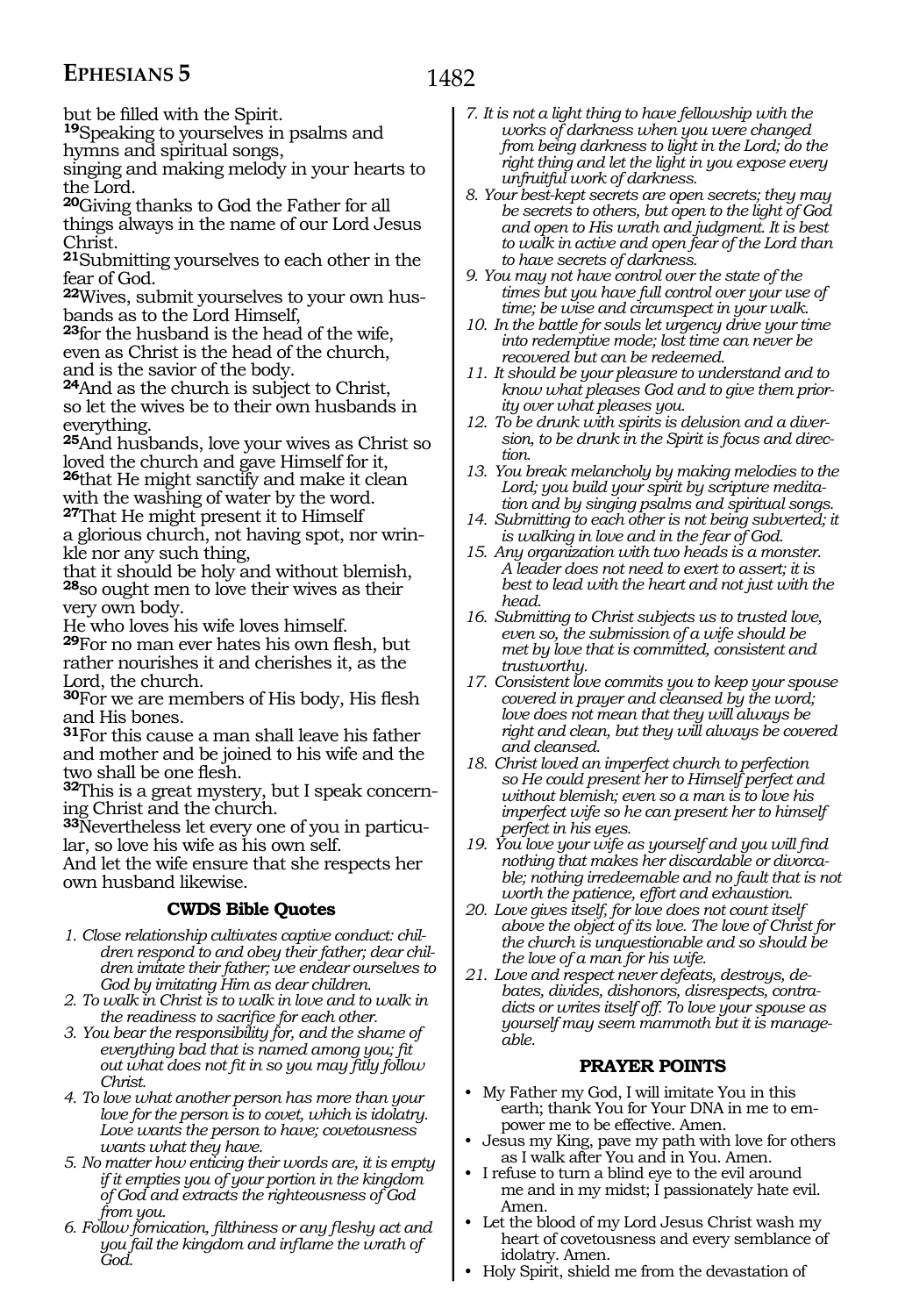empty words aimed at my destiny; I refuse to be emptied by the devil's deceptive schemes. Amen.

#### **I**F you were fighting flesh and blood,<br>then your arms may have been enou **then your arms may have been enough. But it is principalities and powers in high places, and very tough.**

**No excuse, you must stand, so put God's whole armor on: righteousness, truth and salvation, To fend and thrust, have God's word at hand.** 

#### **You are not fighting flesh and blood; Pray in the spirit; the war is on.**

#### EPHESIANS 6

**<sup>1</sup>**Children, obey your parents in the Lord, for this is right.

**<sup>2</sup>**Honor your father and your mother,

which is the first commandment with promise,

**<sup>3</sup>**that it may be well with you and you may live long on the earth.

**<sup>4</sup>**And, fathers, I now speak to you:

do not provoke your children to wrath,

but bring them up in the nurture and admonition of the Lord.

**<sup>5</sup>**Servants, be obedient to those who are your masters according to the flesh,

with fear and trembling as to Christ,

in sincerity of heart;

**<sup>6</sup>**not with eye-service as men-pleasers are, but as the servants of Christ;

**<sup>7</sup>**doing the will of God from the heart,

serving with goodwill as to the Lord and not as to man;

**<sup>8</sup>**knowing that any good thing any man does, he shall receive the same of the Lord, whether he is bond or free.

**<sup>9</sup>**And you, masters, do the same things to them, putting aside threatening,

knowing that your Master is also in heaven, neither is there respect of persons with Him.

**<sup>10</sup>**And finally, be strong in the Lord and in the power of His might;

**<sup>11</sup>**put on the whole armor of God, that you may be able to stand against the wiles of the devil.

**<sup>12</sup>**For we do not wrestle against flesh and blood,

but against principalities and powers, against spiritual wickedness in high places, against the rulers of the darkness of this world.

**<sup>13</sup>**Therefore take unto you the 'must haves,' the whole armor of the living God,

that in the evil day you may be able to withstand,

and having done all, to stand.

**<sup>14</sup>**Stand therefore, having your waist belted with truth,

and having on the breastplate of righteousness,

**<sup>15</sup>**and your feet shod in readiness with the

preparation of the gospel of peace.

**<sup>16</sup>**Above all, take the shield of faith with which you will be able to quench the fiery darts of the wicked;

**<sup>17</sup>**and take the helmet of salvation and the sword of the Spirit, which is the word of God. **<sup>18</sup>**Praying always in the Spirit with all prayer and supplication,

watching thereunto with all perseverance and supplication for all the saints.

**<sup>19</sup>**And pray for me that I be given utterance, that I may boldly open my mouth to make the mystery of the gospel known;

**<sup>20</sup>**for which I am an ambassador in bonds, that in these bonds I may speak boldly as I ought to speak.

**<sup>21</sup>**But that you also may know my affairs and how I do, Tychicus a beloved brother and faithful minister in the Lord, will make all things known to you.

**<sup>22</sup>**For this same purpose, I have sent him to you, that you may know our affairs,

and that he may comfort your hearts. **<sup>23</sup>**Peace be to the brethren, and love and faith from God the Father and Jesus Christ the Lord.

**24**Grace be to all those who love our Lord Jesus Christ in sincerity! Amen.

### **CWDS Bible Quotes**

*1. They may be the image of power but they need your prayer.*

- *2. Pray for your spiritual leaders: cover them, protect them, pray for empowerment to project them to places and to people they may not have had access to. If they are good for you, they are great for your world.*
- *3. Leadership is a two-way stream: the brethren you carry want the comfort and the joy of being able to carry you. The ones who submit to you want to know that you are committed to them and take comfort when you commit yourself to them.*
- *4. When you have their interest at heart you place yourself at the heart of their interest.*
- *5. Presence is preferred, but in your absence, information and communication satisfy love relationship.*
- *6. Uninhibited and sincere love for the Lord Jesus unhinges unmerited favor.*
- *7. The duty of obedience of children is absolute when the parents are in the Lord, but if their command contradicts the Lord, the child must be resolute while displaying absolute respect.*
- *8. To honor parents is not a condition; it is a command with a condition of long life and prosperous days.*
- *9. The vocation of parents is not the provocation of their children, but to train them in love and righteous direction and positioning them in the Lord.*
- *10. You must tremble in servitude knowing it is a test of attitude that answers to the Lord.*
- *11. You master your feelings to restrain and redirect any negative feeling you have for your master.*
- *12. They may deploy you, but they cannot employ you; they may prepare and use you but they cannot pay you; you work with them but you work for God; they cannot dictate your latitude so they cannot determine your attitude; strain*